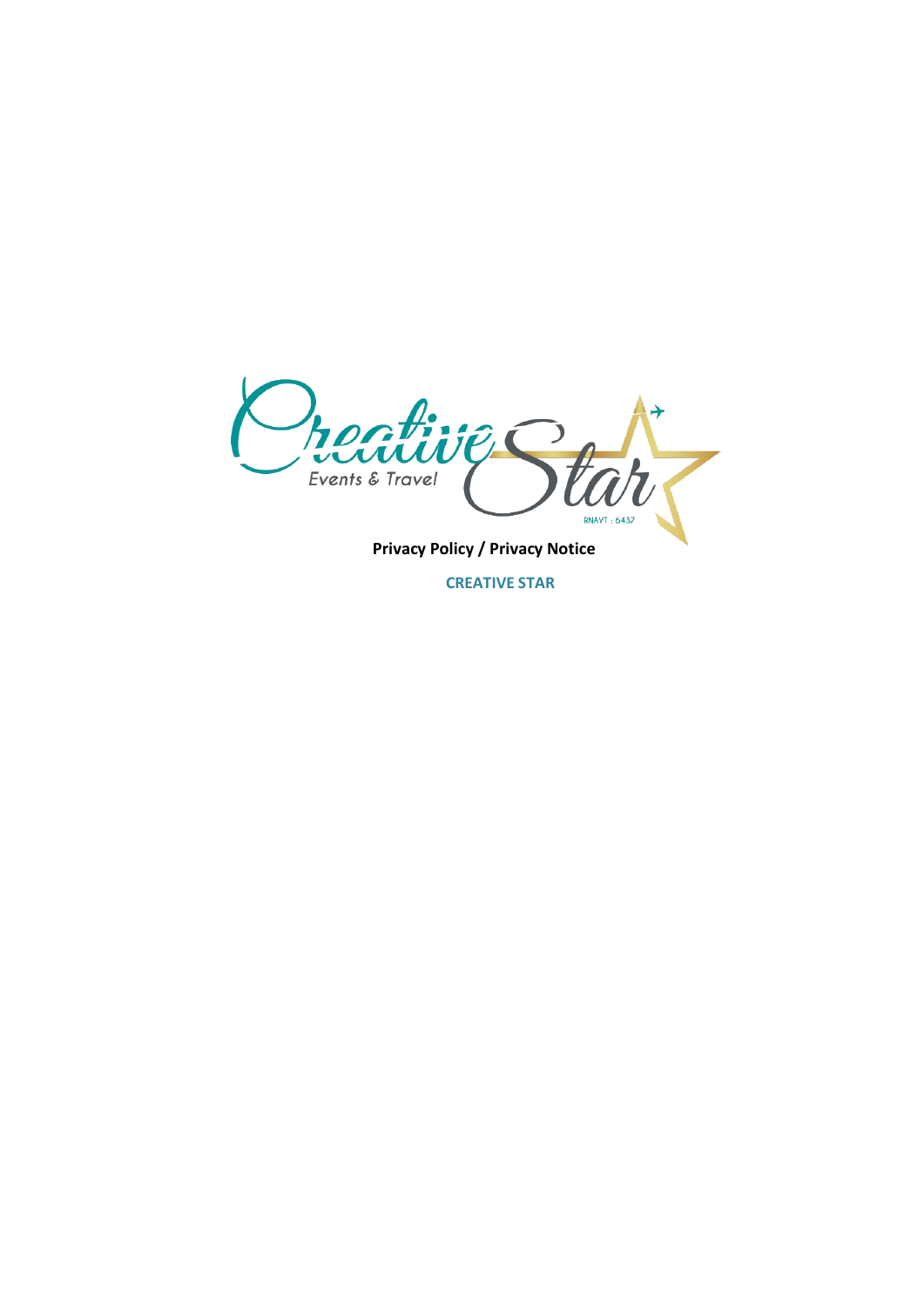

# **INDEX**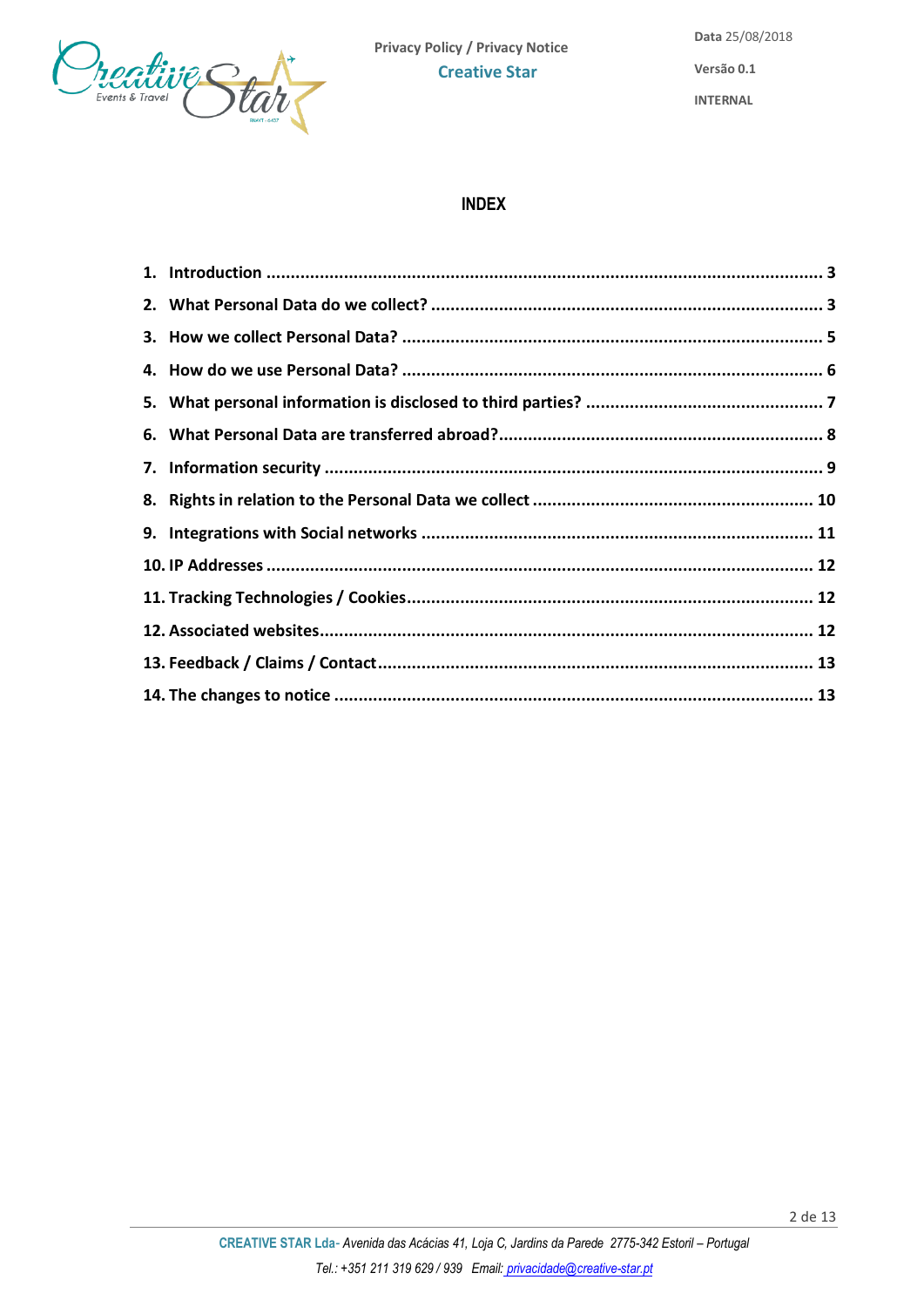

## <span id="page-2-0"></span>**1. Introduction**

This Privacy Notice ("Notice") establishes how CREATIVE STAR - eventos, viagens e turismo Lda Protects the privacy of the Personal Data of our employees, customers, partners, or any other entity with which the CREATIVE STAR - eventos, viagens e turismo Lda relates in the context of its activity).

Being a travel agent, the CREATIVE STAR - eventos, viagens e turismo Lda needs to collect, use, and disclose Personal Data to perform the functions and business activities, including carrying out and managing travel reservations on behalf of our clients. In the CREATIVE STAR - eventos, viagens e turismo Lda we are committed to protect the privacy and confidentiality of Personal Data and to maintain the various physical, digital, human and process related controls.

In the context of the General Data Protection Regulation 2016/679 ("GDPR") the CREATIVE STAR eventos, viagens e turismo Lda is a "data controller" of any personal information that is shared in the context of our relationship with our clients or other interested parties.

By providing us Personal Data, stakeholders agree that this notice apply to how we deal with Personal Data and consent that Personal Data is collected, used, and disclosed as detailed in this Notice. If stakeholders do not agree with all or part of this Notice, the stakeholders should not provide us their Personal Data. If stakeholders do not provide us their Personal Data or withdraw their consent according to this Notice, that could affect our ability provide the services or negatively affect the quality of services provided. For example, most travel bookings must be made under the traveller's full name and must include contact details and appropriate identification (e.g. passport details). We cannot make reservations without this information. There may be cases where local data protection laws impose treatment practices more restrictive than the practices defined in this notice. When that occurs, we will adjust our data processing practices to comply with these local laws data protection.

## <span id="page-2-1"></span>**2. What Personal Data do we collect?**

Personal Data have the meaning given by the local data protection laws and, where the GDPR applies, the meaning given under the GDPR. Personal Data usually mean data related with a living individual who can be identified from that data; or is identifiable from the combination of that data and other available data.

Generally, the type of personal information we collect is necessary to facilitate travel arrangements, support reservations or to arrange services and / or products relating to travel on behalf of our clients.

In this regard, we usually process the following types of Personal Data about our customers:

- Contact information (such as name, home address / correspondence, telephone number, email address);
- Payment data;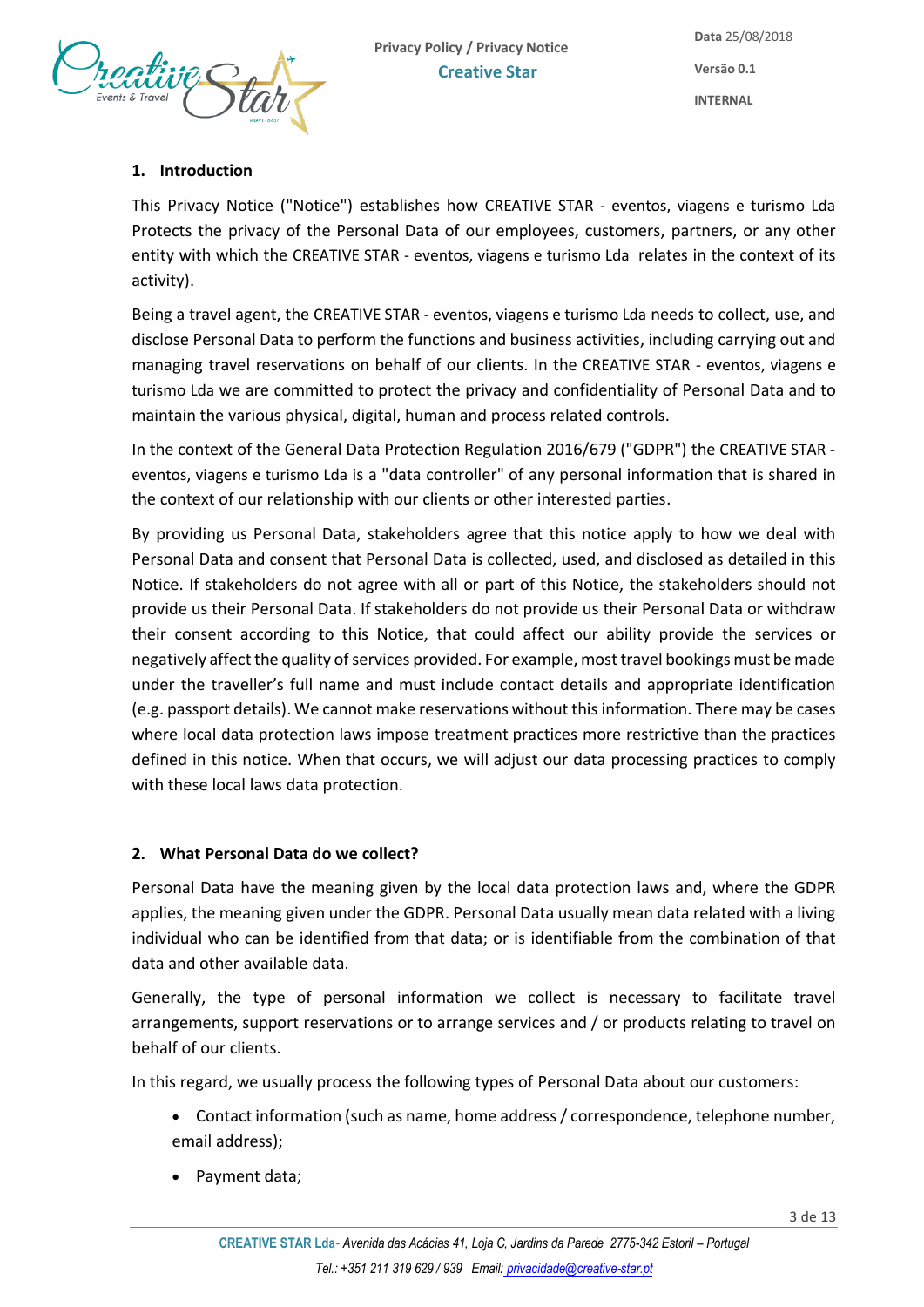

- Passport detailed data;
- Loyalty programs / frequent flyer detailed data;
- Data on dietary needs and health problems (if any); and
- Other details relevant to the travel plans or required by the relevant travel service provider(s) (e.g. airlines and provider of accommodation or tourism).

When our customers contact us for other purposes, Personal Data related to those purposes may also be collected. For example, we may collect personal information so that we may contact our customers about a contest / campaign that has signed up or to respond to a question or comment they have sent us. We also collect data necessary for use in the business activities of CREATIVE STAR - eventos, viagens e turismo Lda and our related entities, including, for example, financial details required to process multiple transactions, video surveillance images used for security purposes, or other relevant Personal Data you may choose to provide us.

In some circumstances, we may collect Personal Data from our customers that may be considered sensitive data in accordance with local data protection laws. Sensitive data may include (without limitation) racial or ethnic origin, philosophical or religious beliefs or affiliations, sexual preferences or practices, criminal history and the alleged commission of an offense, affiliation to political, professional, or commercial associations, biometric and genetic information, financial data, and health data. We will only collect sensitive data in accordance with local data protection laws, with explicit consent of the subject and where the data is reasonably necessary or directly related to one or more of our functions or operational activities (for example, travel), unless required or permitted to do so by law. To the extent permitted or required by local data protection laws, our customers consent that we use and disclose your sensitive data solely for the purpose for which it was collected, unless we subsequently receive your consent for another purpose. For example, if our clients provide us with health information related to travel insurance that they wish to do, customers consent that we use and disclose such health information on their behalf in the contacts made with the entity that promotes such travel insurance. Another example is when our customers can divulge their religious beliefs because they are interested, for example, in certain vacation packages, the use and disclosure of this information to make the trip operational. We will not use sensitive data for purposes other than those for which it was collected, unless we receive consent for another purpose.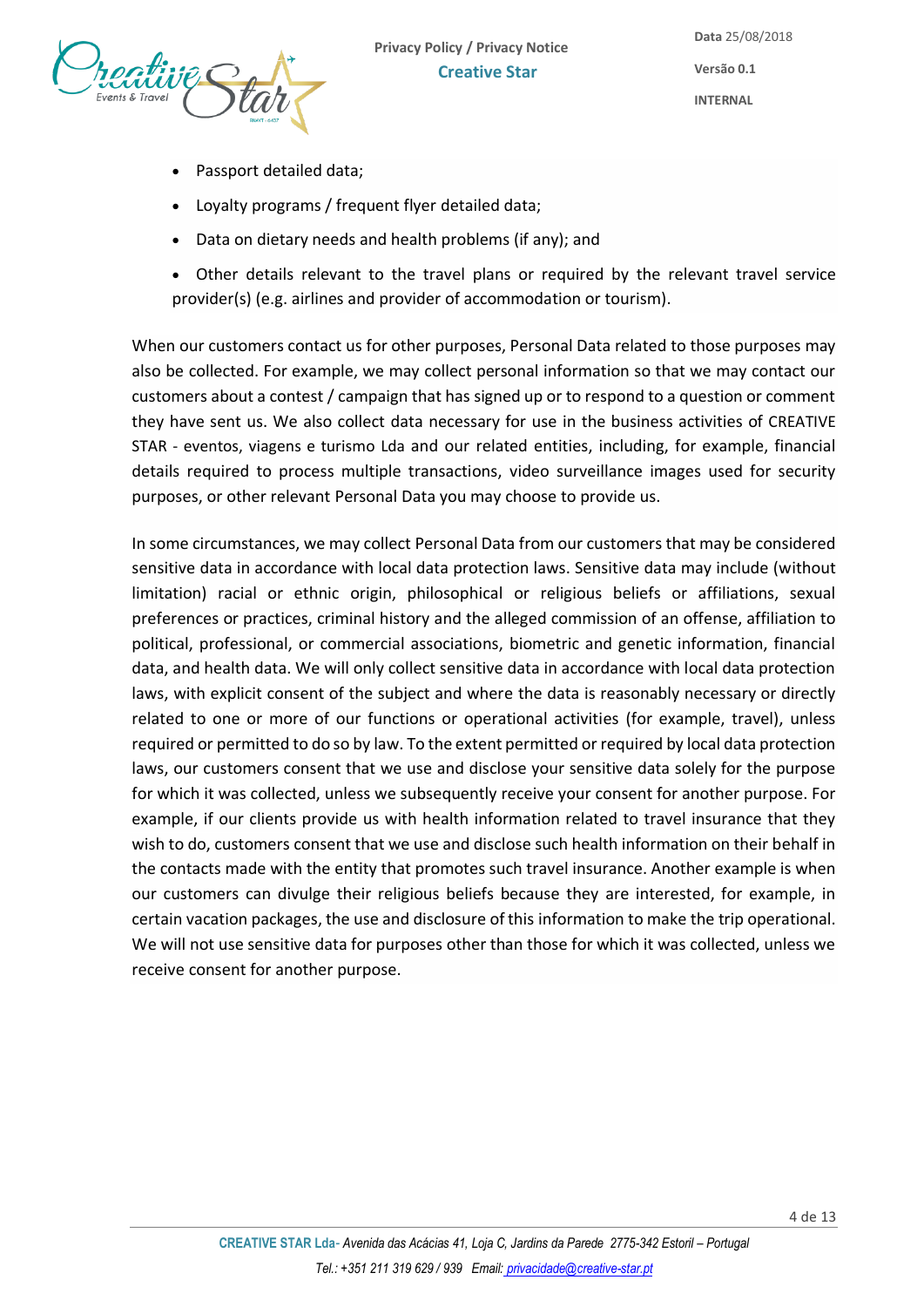

#### <span id="page-4-0"></span>**3. How we collect Personal Data?**

We will only collect Personal Data in accordance with local data protection laws. We generally collect Personal Data in the context of contacts with our customers. We will collect this data directly from our customers, unless it is unreasonable or impractical to do so.

Generally, this collection will occur when customers:

- contact us in person, by phone, letter, e-mail;
- visit us through our website; or
- contact us through social networks.

We may also collect Personal Data when:

- purchase or ask questions about travel plans or other products and services;
- enter contests or register in campaigns / promotions;
- sign up to receive marketing communications (for example, e-newsletters);
- request leaflets or other information

Unless they choose to do so under a pseudonym or anonymously, we may also collect Personal Data from our customers in the context of surveys or when they provide feedback.

In some circumstances, it may be necessary to collect Personal Data from our customers from third parties. This includes cases where a person makes a travel reservation on behalf of another person (s) (for example, a family reservation, a group, or a booking made by an employer). When this happens, we have the authority of the person making the travel reservation to act on behalf of any other traveller in the reservation, as well as with the consent of that person to collect, use and disclose Personal Data in accordance with this Notice. Our clients should inform us immediately if they know that their personal information has been provided to us by another person without their consent or if they have not obtained the consent before providing us with the Personal Data of another person.

We make every effort to maintain the accuracy and completeness of the Personal Data we store and to ensure that all Personal Data is up-to-date. However, any interested party may contact us immediately if there is any change to their Personal Data or if they are aware that we have inaccurate Personal Data (see section 13 below). We will not be liable for any losses arising from any inaccurate, inaccurate, defective, or incomplete personal information that the Interested Parties, or anyone acting on your behalf, may provide to us.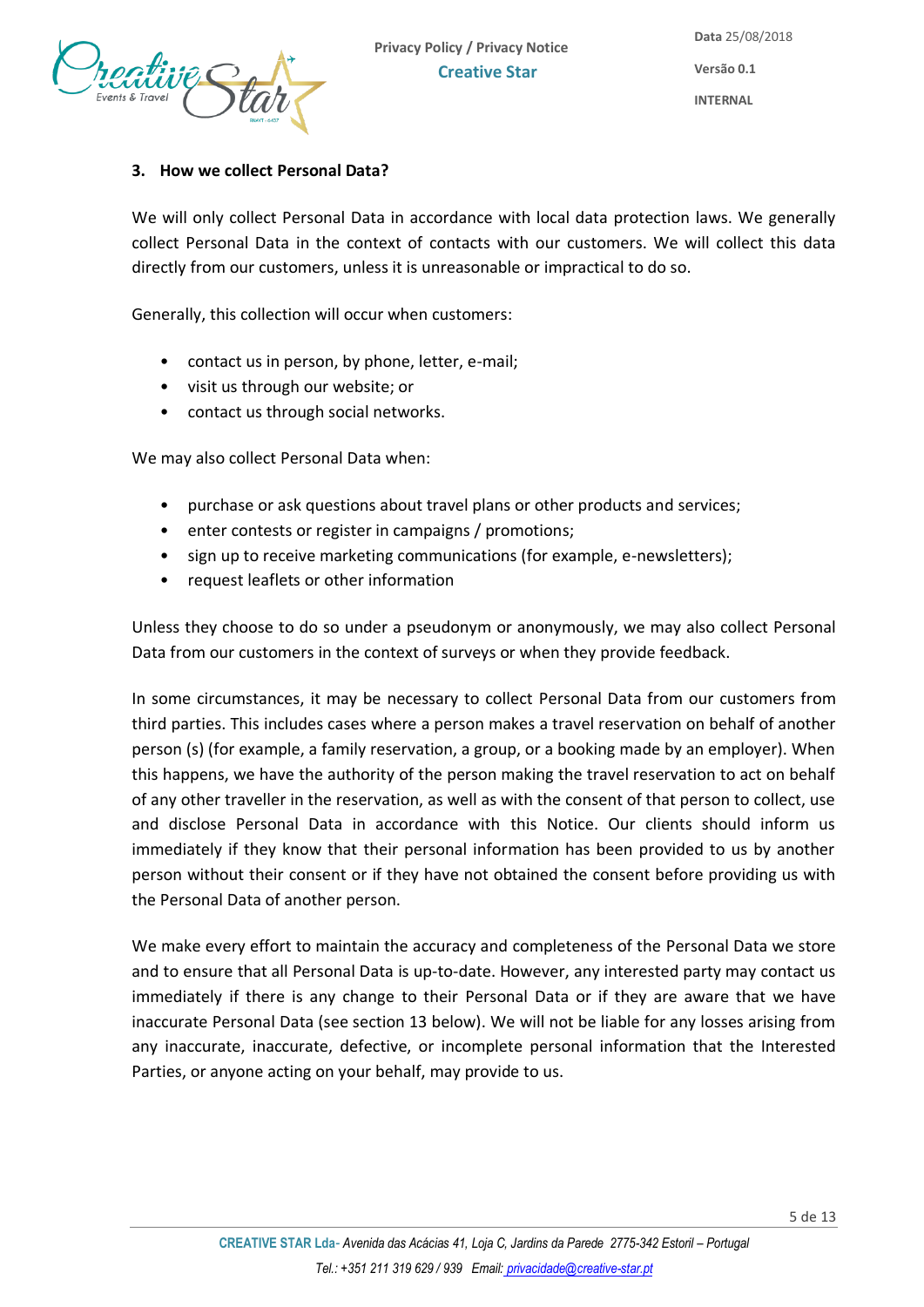

# <span id="page-5-0"></span>**4. How do we use Personal Data?**

We will only process Personal Data when:

- Consent has been given for such processing (which may be withdrawn at any time, as detailed in section 8 below);
- Processing is necessary to provide our services;
- Processing is necessary for compliance with legal obligations; and / or
- Processing is necessary for our legitimate interests or for any third party receiving Personal Data (as detailed in sections 5 and 6 below).

When you contact us regarding an inquiry or travel reservation, the purpose for which we collect your personal information is generally to provide you with travel advice and / or to help you book travel-related products and services. However, the purpose of the collection may be different depending on the specific circumstances disclosed in this Notice (e.g. collection of Personal Data for participation in a contest, provision of feedback, etc.).

When a customer makes a reservation or organizes travel-related products and services with our support, we generally act as an agent for travel service providers (e.g. for a hotel). In this case, we process Personal Data as necessary to provide the requested services. This usually includes the collection of Personal Data for internal purposes as described in this Notice, and for the travel service provider for whom we act as an agent (for example, to provide contracted services). For example, if you book a flight through CREATIVE STAR, we will use the Personal Data to allow the flight to be booked and we will disclose the Personal Data to the airline to allow it to provide the flight service.

We may share data with our travel service providers (hotels, airlines, car rental companies or other providers related to travel reservations). These travel service providers may also use the Personal Data as described in their respective privacy policies for additional information that facilitates booking the trip or providing the services requested. We recommend that our Customers review the privacy policies of any travel service providers that are purchased through CREATIVE STAReventos, viagens e turismo Lda we will provide copies of all relevant terms, conditions, and privacy policies of travel service providers upon request.

We act as agents for or on behalf of many thousands of travel service providers worldwide, so it is not possible to refer in this Notice to all the travel service providers for which we operate (in particular their locations). For more information on disclosure of Personal Data to travel service providers located outside the RGPD context, see section 6 below.

If there is any concern regarding the transfer of Personal Data to a travel service provider, or if further information is required, please refer to section 13 of this Notice.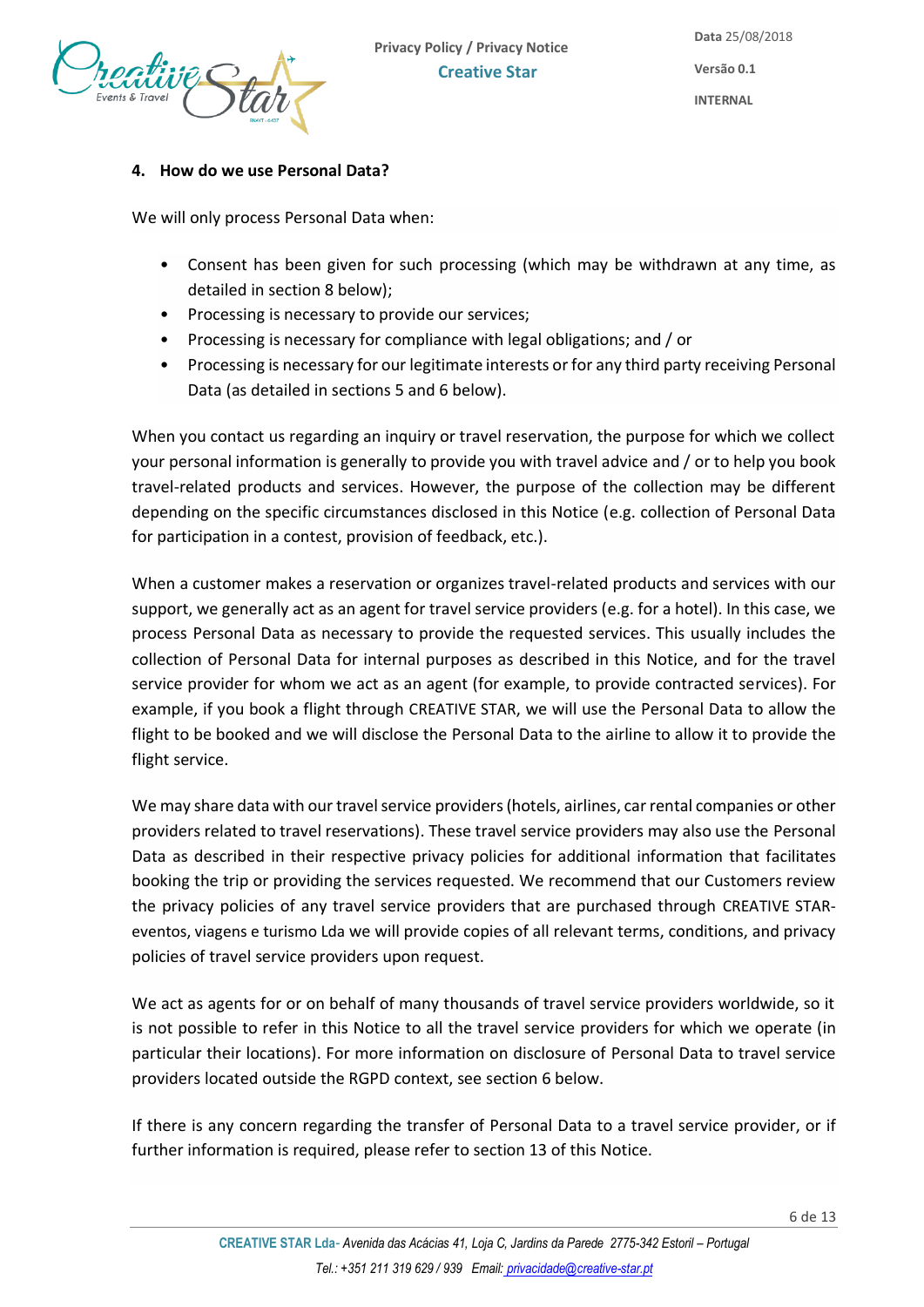

**Versão 0.1**

**INTERNAL**

The purposes for which we collect Personal Data also include:

- identification of fraud or errors;
- legal or regulatory compliance;
- develop and improve our products and services;
- internal organization and accounting;
- compliance with applicable legal obligations or applicable customs / immigration requirements related to travel; and
- other purposes as authorized or required by law (e.g. to prevent a life threatening, health or safety protection, or to enforce the legal rights of the CREATIVE STAR-eventos, viagens e turismo Lda).

Where permitted by local data protection laws, we may use Personal Data to perform marketing activities related to our (and third party) products and services that we believe may be of interest to our Customers, unless they have requested to not receive such data. information. These campaigns may include, but are not limited to, email submissions, digital marketing, and other electronic notifications. Personal Data will be used to send digital marketing material (including enewsletters, e-mail, SMS, MMS, and IM) if the Customers have chosen to receive it. Customers can sign up to receive e-newsletters and other promotional / digital marketing materials by following the relevant links on our website or requesting that one of our collaborators do so.

Any individual who does not wish to receive promotional / marketing material from us, participate in market consultations or receive other types of communication should refer to sections 8 and 13 of this Notice.

## <span id="page-6-0"></span>**5. What personal information is disclosed to third parties?**

At CREATIVE STAR - eventos, viagens e turismo Lda we do not sell, rent, or exchange Personal Data. Personal Data will only be disclosed to third parties in accordance with the provisions of this Notice and in accordance with local data protection laws (note: in this Notice the reference to "disclosing" includes transferring, verbal, or written sharing, sending, or making available data to another person or entity).

Personal Data may be disclosed to the following types of third parties:

- contracted entities, suppliers, and service providers, including:
	- o in each of the circumstances described in section 4 ("How do we use Personal Data?");
	- $\circ$  providers of ICT solutions that support us in delivering products and services (such as any external data-hosting providers we can use);
	- o publishers, printers, and distributors of marketing material;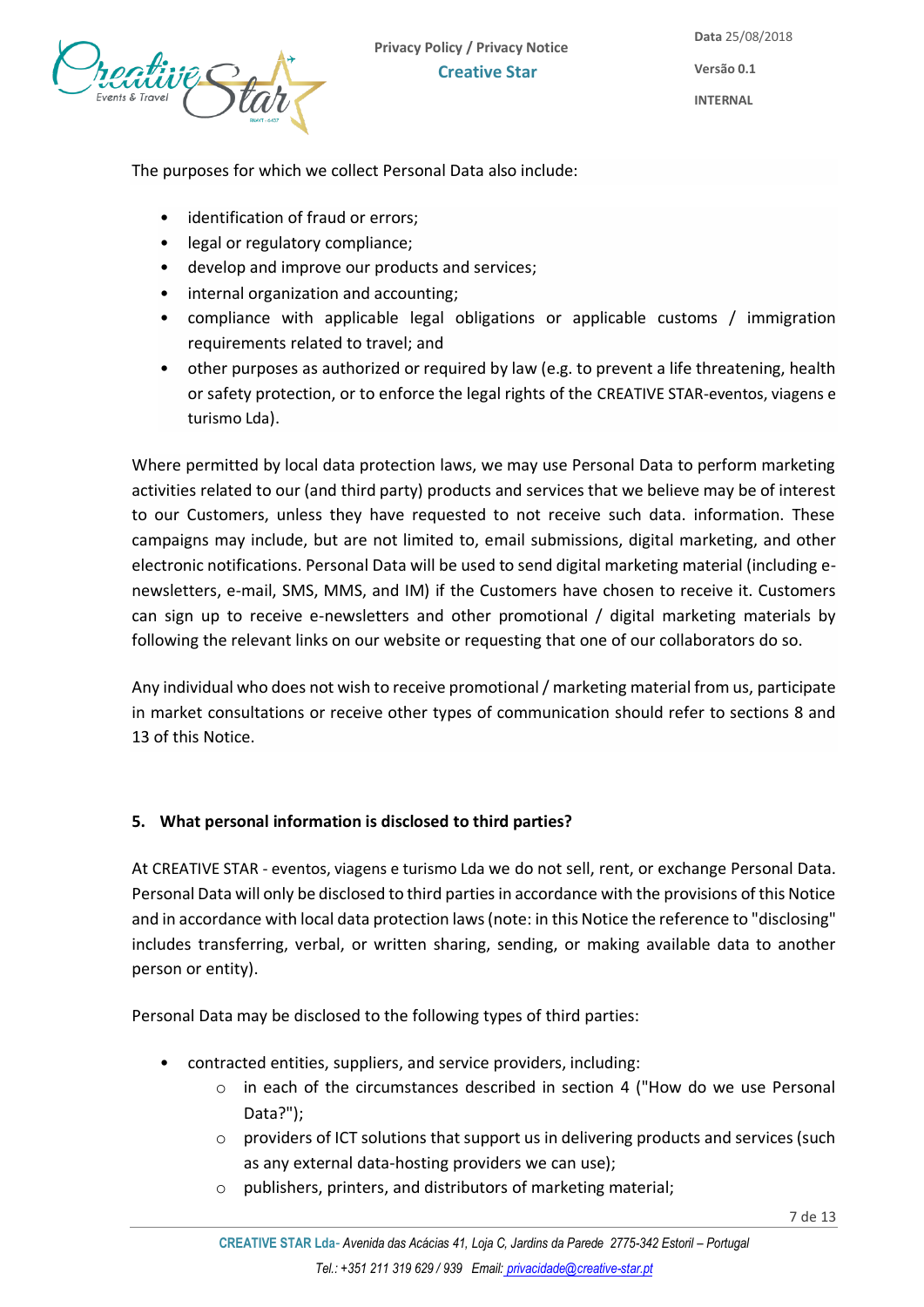

- o organizers of events and exhibitions;
- o marketing or market consulting agencies;
- o courier services or courier services; and
- o external consultants (such as lawyers, accountants, auditors, or recruitment consultants);
- travel service providers such as travel wholesalers, tour operators, airlines, hotels, car rental companies, transfer managers and other related service providers;
- any third party to whom we assign or transfer any of our rights or obligations;
- people making travel reservations on behalf of others (for example, a family member, friend, or co-worker);
- Employers, in the context of corporate, corporate or government business trips;
- contact persons (for example, a family member) when our Customers are not contactable, and the contact is in our opinion of Customer's interest (e.g. where the person is concerned about their well-being or needs acting on behalf of Customer due to unforeseen circumstances);
- as required or authorized by applicable law, and to comply with the legal obligations of the CREATIVE STAR;
- customs or immigration services to comply with applicable legal obligations in the context of travel;
- government agencies or public authorities to comply with valid and authorized requests, including court orders or other valid legal process;
- regulatory authorities or law enforcement authorities, including for fraud protection and related security purposes; and
- supervisory agencies where there is suspicion of illegal activity and that the Personal Data are a necessary part for investigation or denunciation of the subject.

In addition to the above, we will not disclose personal information without consent, unless we believe disclosure is necessary to reduce or prevent a threat to life, health or safety of an individual, public health or safety, or for an action (e.g. prevention, detection, investigation, or punishment of criminal offenses), or where such disclosure is authorized or required by law (including applicable data protection / privacy laws).

On the websites or social networks of CREATIVE STAR - eventos, viagens e turismo Lda users may choose to use certain third-party resources with which we associate. These features, which may include social networking tools and geo-localization, are operated by third parties, and are clearly identified as such. These third parties may use or share Personal Data in accordance with their own privacy policies. We recommend consulting third-party privacy policies if you consider these relevant tools.

# <span id="page-7-0"></span>**6. What Personal Data are transferred abroad?**

We may disclose personal information to certain recipients abroad as described below. We will ensure that such international transfers are necessary for the execution of a contract between our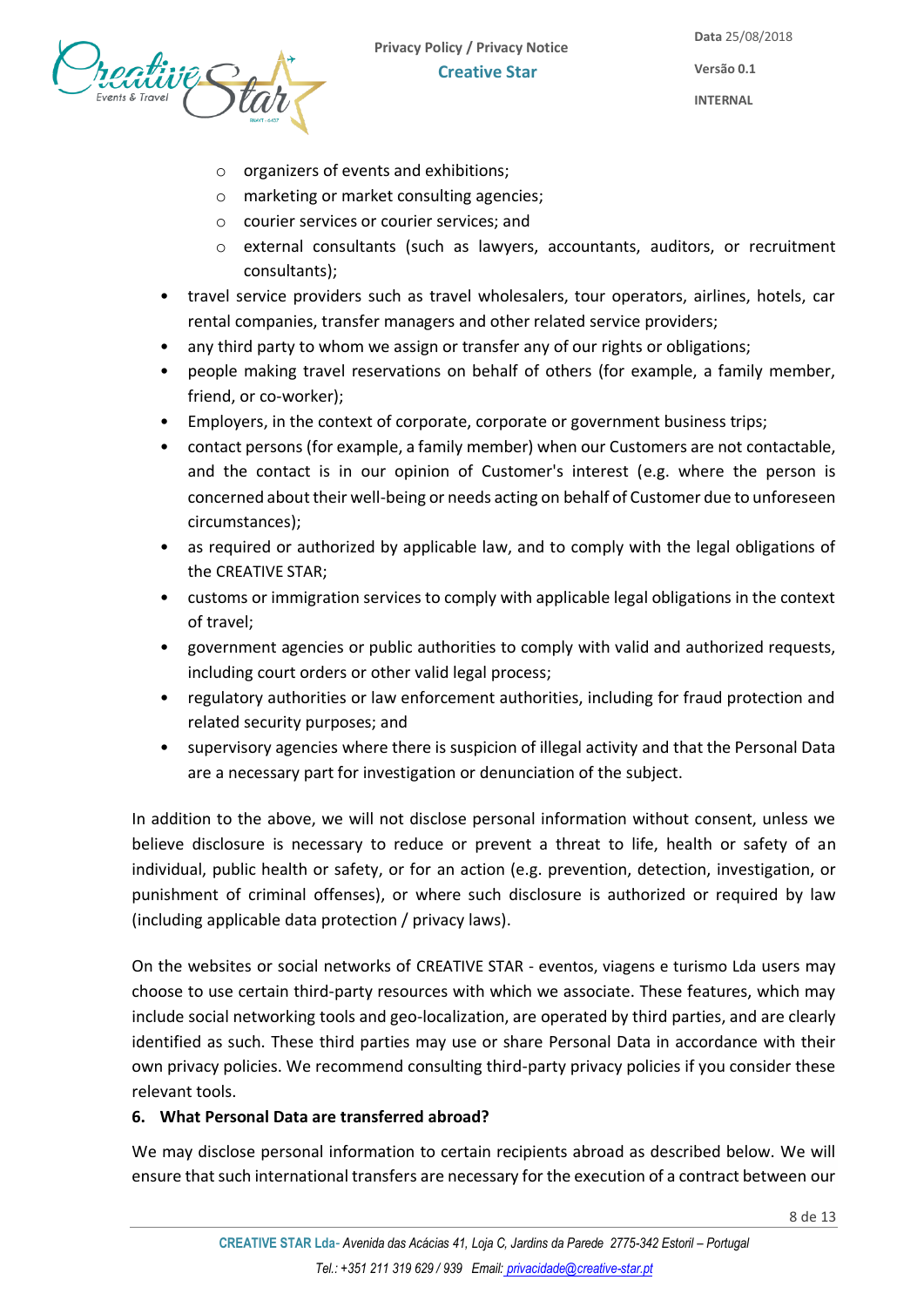

Customers and third parties abroad or that are subject to appropriate or adequate safeguards as required by local data protection laws (e.g. GDPR). We will provide copies of the relevant safeguards documents upon request (see section 13 below).

It is possible that Personal Data are transferred for a foreign entity located in a jurisdiction where it is not possible to guarantee a data protection level equal to that in the context of GDPR. In these cases, the CREATIVE STAR - eventos, viagens e turismo Lda you cannot be responsible for how these recipients handle, store, and process your Personal Data.

## **(a) Related entities abroad**

The CREATIVE STAR - eventos, viagens e turismo Lda operates a global business, including operations in Portugal. Personal data may be disclosed with our related entities abroad for support in the travel reservation and / or to enable administrative, consultative, or technical services, including the storage and processing of such data.

#### **b) Travel service providers located abroad**

To provide our services, it may be necessary for us to disclose personal data to relevant suppliers of travel services abroad. We deal with many different travel service providers around the world, so the location of a relevant travel service provider will depend on the travel services provided. Relevant travel service providers will in most cases receive personal data in the country in which they will provide the services or on which their business is based.

#### **(c) Our service providers located abroad**

We may also have to disclose personal data to service providers located abroad for supporting the provision of services, including the storage and processing of such data. Generally, we will only disclose personal information to such recipients abroad in the context of a travel reservation and / or to allow the provision of administrative and technical services provided on our behalf.

If there is any specific doubt as to where or for whom personal data can be sent, see section 13 of this Notice.

#### <span id="page-8-0"></span>**7. Information security**

At CREATIVE STAR - eventos, viagens e turismo Lda we are committed to protecting Personal Data by implementing and maintaining appropriate technical and organizational control measures to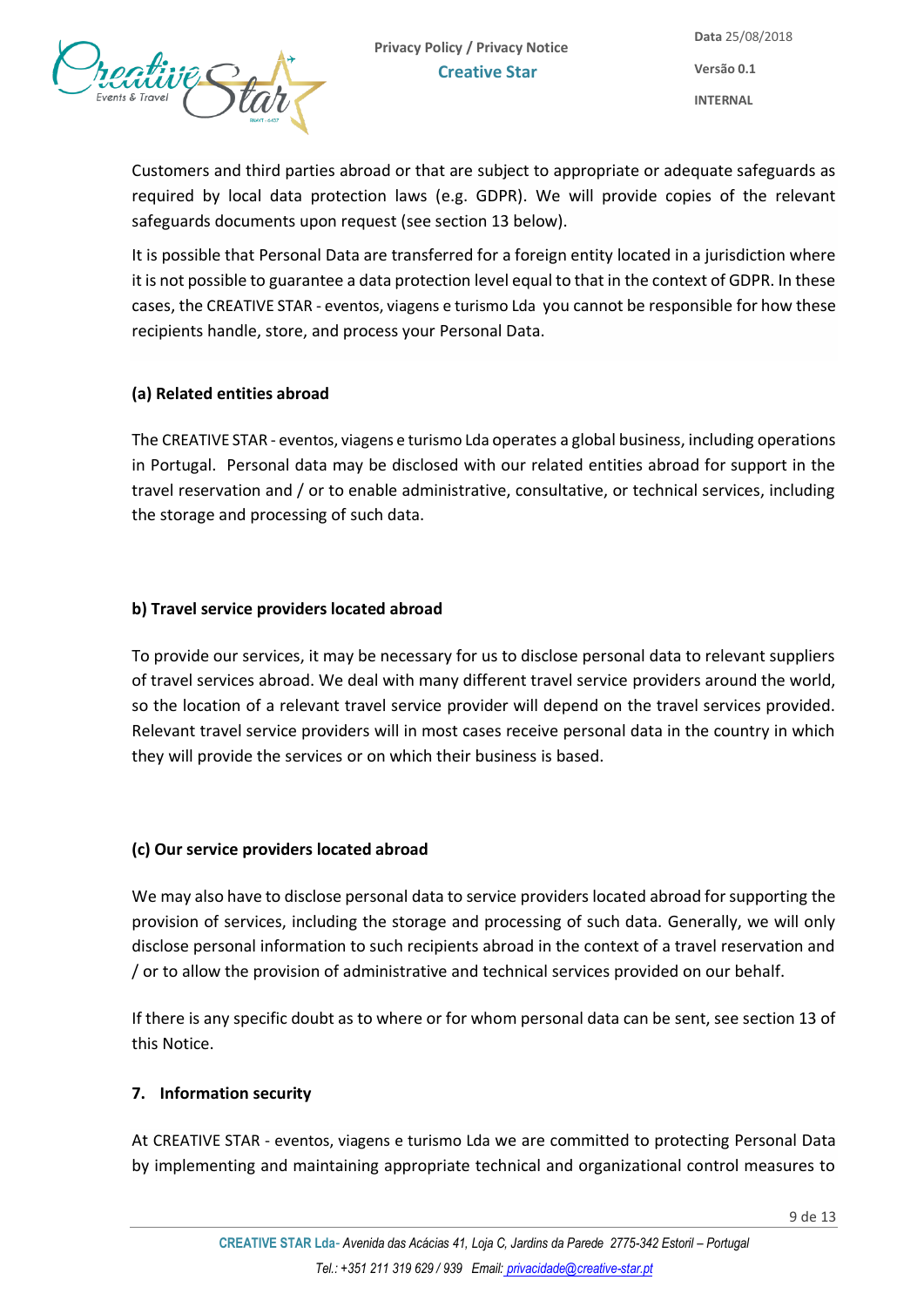

ensure a level of safety aligned with the risks related to: accidental or illegal destruction; loss; unauthorized alteration or disclosure; or improper access to Personal Data transmitted, stored, or processed. The CREATIVE STAR - eventos, viagens e turismo Lda regularly monitors and reviews security controls and strives to protect Personal Data in the same way that it protects sensitive Business Information.

The CREATIVE STAR - eventos, viagens e turismo Lda destroys or de-characterizes Personal Data whenever they cease to be relevant to the business or as required by law.

## <span id="page-9-0"></span>**8. Rights in relation to the Personal Data we collect**

Should any interested party that the CREATIVE STAR - eventos, viagens e turismo Lda have Personal Data intend to:

- update, modify, delete, or obtain a copy of Personal Data; or
- restrict or prevent the CREATIVE STAR eventos, viagens e turismo Lda from using any personal information, including withdrawing any consent you have previously given for the processing of such information; or
- obtain a copy of personal information that has been processed based on the consent or as required to perform a contract.

Interested parties must formally submit the request to CREATIVE STAR - eventos, viagens e turismo Lda through the contacts identified in section 13 of the Notice. After the request will be given an acknowledgment of the same and information will be given on the deadline within which the information will be made available.

The CREATIVE STAR - eventos, viagens e turismo Lda will make every effort to respond to such requests within one month or less, although it may be necessary to extend this period for complex requests.

In addition, CREATIVE STAR - eventos, viagens e turismo Lda reserves the right to deny access to the Information for any reason permitted by applicable law. If the request for access or correction of the Information is denied, the reasons for such refusal will always be communicated in writing, unless it is unreasonable to do so or when required by local data protection laws.

All communications related to requests for access to Personal Data must be made formally in writing to the Data Protection Officer through the contacts indicated in section 13 of the Notice.

If CREATIVE STAR - eventos, viagens e turismo Lda is requested to restrict or stop using Personal Data, withdrawing the consent previously provided for the processing of Personal Data, the ability to provide services or the quality of services may negatively impact the services. For example,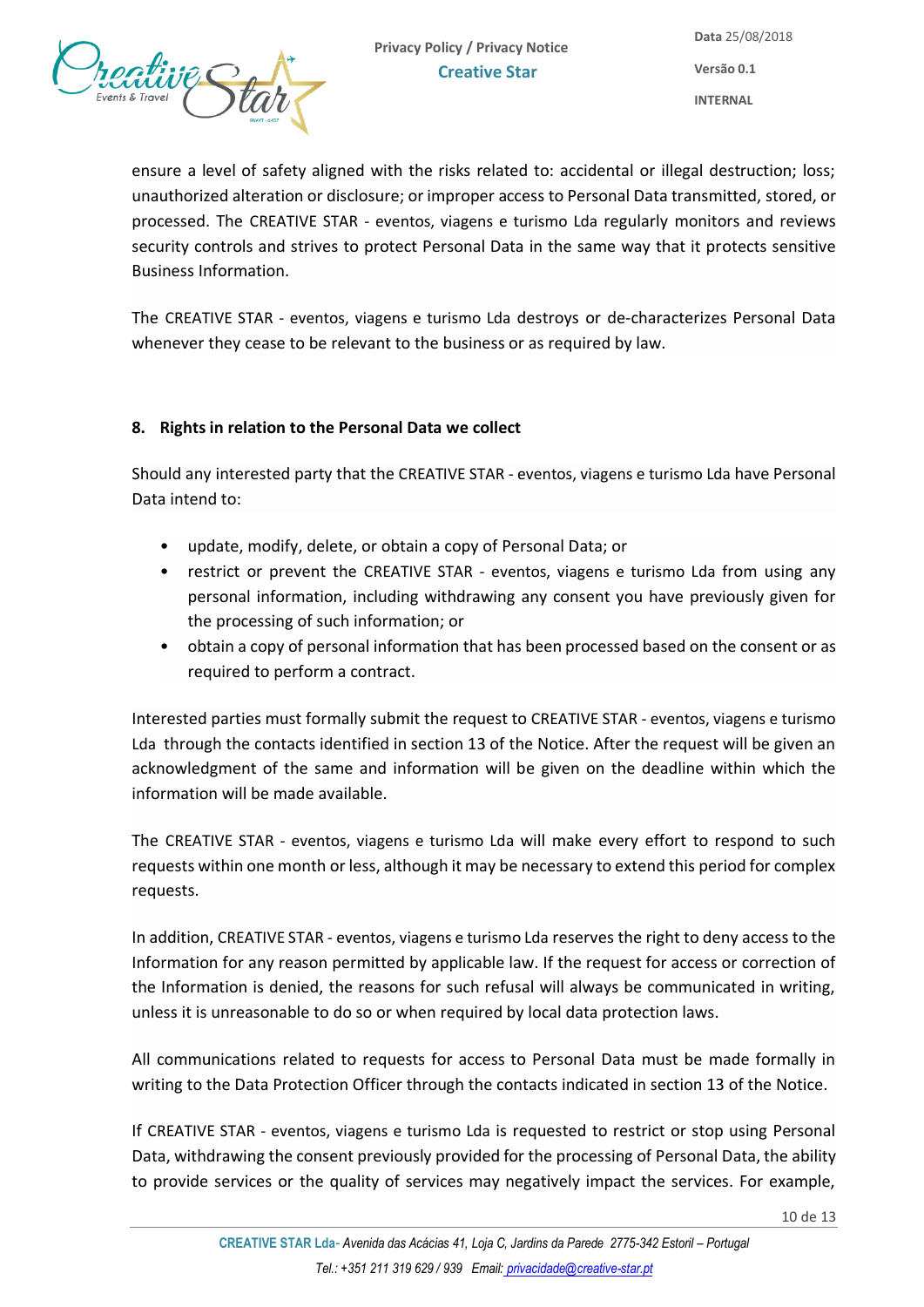

most travel reservations must be made under the traveller's full name and must include contact details and appropriate identification (e.g. passport details), and reservations cannot be made without this information.

Personal Data shared with CREATIVE STAR - eventos, viagens e turismo Lda should be accurate and individuals agree to update them whenever necessary. In addition, they agree that, in the absence of any update, CREATIVE STAR - eventos, viagens e turismo Lda may assume that the submitted data is correct.

Any individual may at any time ask CREATIVE STAR - eventos, viagens e turismo Lda to stop sending marketing communications and may use the cancellation links provided in the marketing emails or through the contacts indicated in section 13 Notice.

In any of the situations listed above, it may be requested to provide a valid means of identification that the applicant proves his / her identity and thus ensure that the CREATIVE STAR - eventos, viagens e turismo Lda fulfils its security obligations and prevents the unauthorized disclosure of Personal Data.

The CREATIVE STAR - eventos, viagens e turismo Lda reserves the right to charge a reasonable administrative fee following any manifestly unfounded or excessive requests regarding access to Personal Data or for any additional copies of Personal Data requested.

## <span id="page-10-0"></span>**9. Integrations with Social networks**

The CREATIVE STAR - eventos, viagens e turismo Lda websites and mobile applications can use social networking features and tools (like "Like" and "Share" buttons), ("Social Networks Resources"). These features are provided and operated by outside companies (for example, Facebook) and hosted by outside companies or directly on our website or mobile application. Social Networks Resources may collect data related to the page visited on the website / mobile application, the IP address and may set cookies to allow the RS Feature to function properly.

If the user has activated social networking accounts, then they may be able to share data about visiting and using our website or mobile application with social network accounts. Likewise, interactions with RS resource can be registered by third parties. In addition, the external company may share with CREATIVE STAR - eventos, viagens e turismo Lda personal data in accordance with its policies, such as your name, profile picture, friend lists or any other information you have chosen to make available, and we may share data with the outsourced company for promoting the marketing directed through the platform of social networks. Users can manage data sharing and turn off targeted marketing in the privacy settings of their social networks.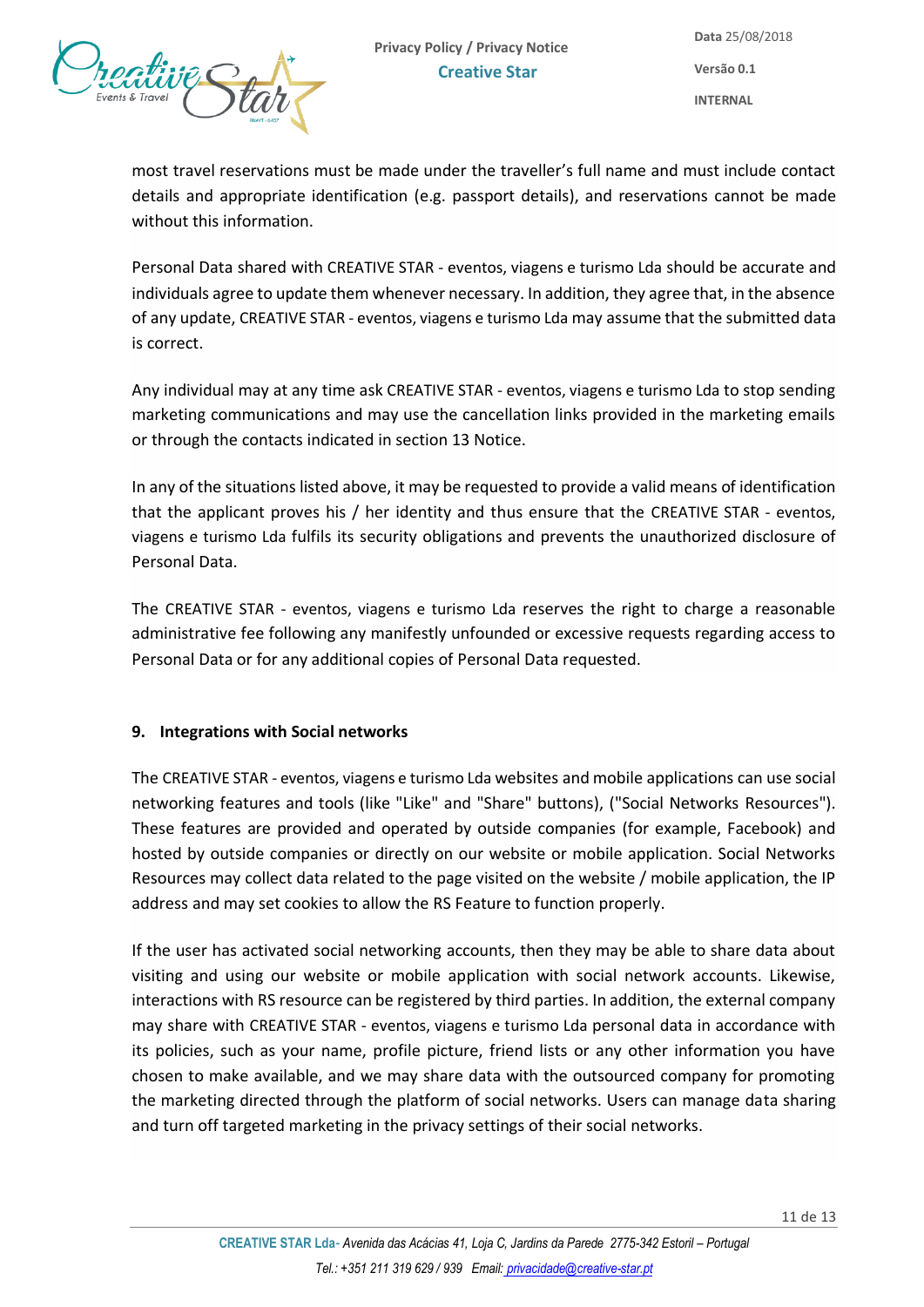

All interactions with Social Networks Resources are governed by the privacy policy of the external company that provides them. More information on the data protection practices of these companies should be consulted directly in the privacy policy of these companies.

#### <span id="page-11-0"></span>**10. IP Addresses**

When a user accesses the website, uses any mobile device or digital matches of the CREATIVE STAR - eventos, viagens e turismo Lda servers, they can record data relating to the device or network that the user uses, including the IP address. An IP address is a series of numbers that identify a computer and are usually assigned when you access the Internet.

IP addresses can be used by CREATIVE STAR - eventos, viagens e turismo Lda to administer systems, investigate security issues and compile anonymous data about the use of the website and / or mobile applications. IP addresses may also be associated with other personal data available about individuals for the purposes described above (for example, to better tailor marketing and advertising materials, provided the user has chosen to receive digital marketing).

#### <span id="page-11-1"></span>**11. Tracking Technologies / Cookies**

CREATIVE STAR - eventos, viagens e turismo Lda may use web analytics services from outside vendors on their websites and mobile applications, such as those listed in the "Cookies Policy". Providers of these services may use technologies such as cookies and web beacons to help analyse visitors using websites and applications.

For information on the use of cookies and tracking technologies please refer to the CREATIVE STAR - eventos, viagens e turismo Lda Cookies Policy.

#### <span id="page-11-2"></span>**12. Associated websites**

The CREATIVE STAR - eventos, viagens e turismo Lda websites may contain links to third-party sites over which the CREATIVE STAR - eventos, viagens e turismo Lda has no control. Is not responsible for the privacy practices or the content of any associated websites. CREATIVE STAR - eventos, viagens e turismo Lda recommends reading the privacy policies of any associated websites that are visited, as their privacy policies and practices may be different from those of CREATIVE STAReventos, viagens e turismo Lda.